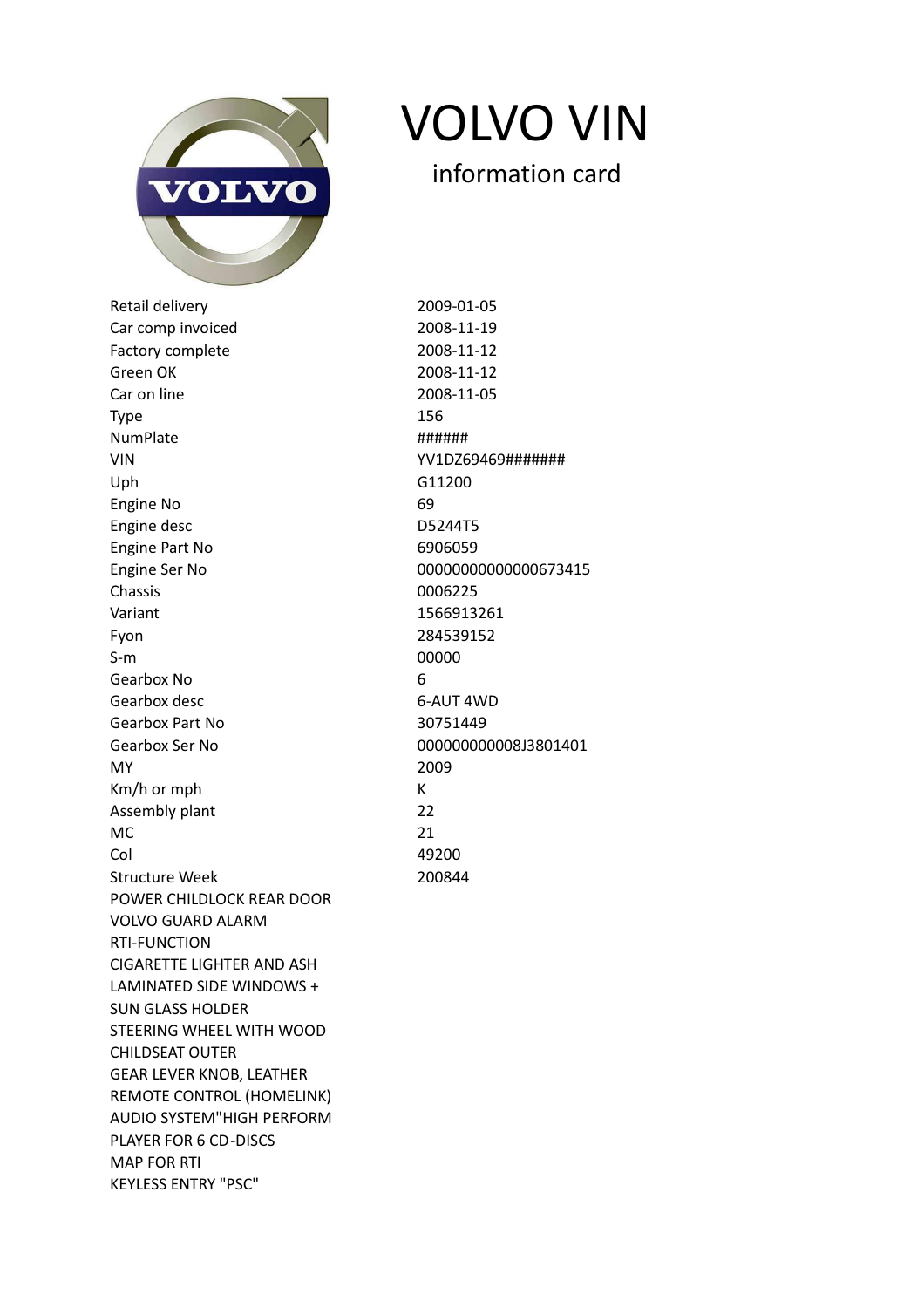ACC + COLLISION WARNING W BLIND SPOT INFORMATION SY TYRE PRESSURE MONITORING PASSENGER AIRBAG CUT-OFF PARK PILOT FRONT + REAR BLUETOOTH SYNCHRONISATION DRIVER ALERT SYSTEM REAR PARKING CAMERA Description not available COMMON MATERIAL Common material - all type 78 cars INTERIOR CODE Leather, Sandstone Beige/Soft Beige EXTERIOR CODE Savile grey EXTERIOR PAINT,TYPE Metallic Stolen Vehicle Tracking N.A variant family 15 ADM. FAMILY AFTERMARKET Standard calibration automatic transmission ADM. FAMILY AFTERMARKET Standard location of microfon ADM. FAMILY AFTERMARKET Four-C shock absorber, standard ADM. FAMILY AFTERMARKET Service solution ADM. FAMILY AFTERMARKET Service solution ADM. FAMILY AFTERMARKET Service solution ADM. FAMILY AFTERMARKET Service solution ADM. FAMILY AFTERMARKET Service solution ADM. FAMILY AFTERMARKET Service solution ADM. FAMILY AFTERMARKET Service solution ADM. FAMILY AFTERMARKET Service solution ADM. FAMILY AFTERMARKET Service solution ADM. FAMILY AFTERMARKET Service solution ADM. FAMILY AFTERMARKET Service solution ADM. FAMILY AFTERMARKET Service solution ADM. FAMILY AFTERMARKET Service solution ADM. FAMILY AFTERMARKET Service solution ADM. FAMILY AFTERMARKET Service solution ADM. FAMILY AFTERMARKET Service solution ADM. FAMILY AFTERMARKET Service solution ADM. FAMILY AFTERMARKET Service solution ADM. FAMILY AFTERMARKET Service solution ADM. FAMILY AFTERMARKET Service solution ADM. FAMILY AFTERMARKET Service solution ADM. FAMILY AFTERMARKET Service solution ADM. FAMILY AFTERMARKET Service solution ADM. FAMILY AFTERMARKET Service solution ADM. FAMILY AFTERMARKET Service solution ADM. FAMILY AFTERMARKET Service solution ADM. FAMILY AFTERMARKET Service solution ADM. FAMILY AFTERMARKET Service solution SERVICE SOLUTION Service solution TRAILER MODULE TRailer Module 7-pos socket with rear foglight ADDITIONAL HEATER Without additional heater EL CAR HEATER Without el car heater CUPE´ VENTILATION Without timer controlled cupé ventilation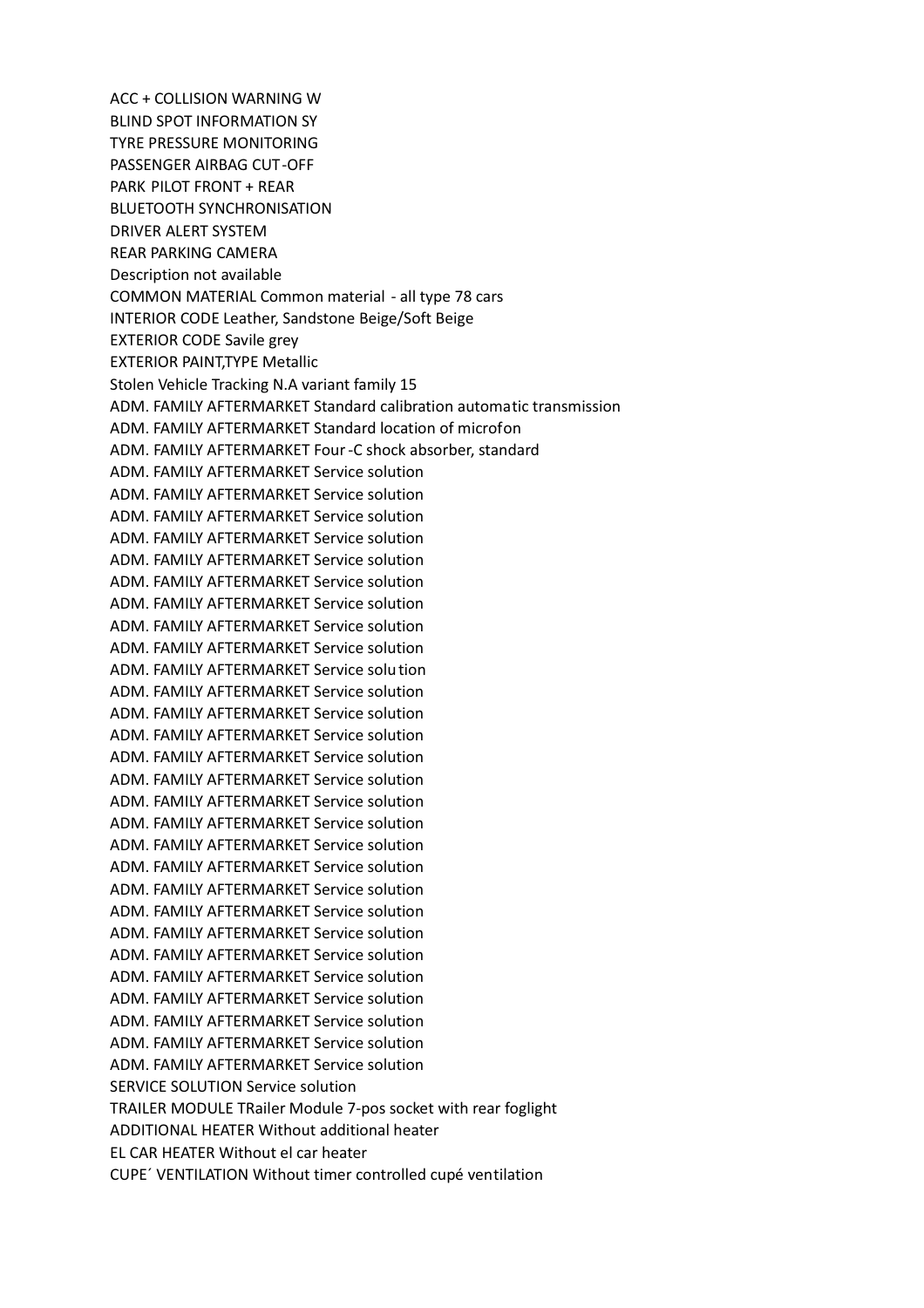TRAILER STABILITY ASSIST TRaiLer STaBility Assist REAR PARKING CAMERA Rear Parking Camera CALLSTART OF PARKING HEATER W/o callstart of parking heater EXTERNAL ALARMUNIT SUPPLY Without external alarm unit supply HANSDSFREE TELEMUTE FUNCTION Without Telemute function AUXILIARY LIGHTS Without auxiliary lights FRONT CAMERA Without Front Camera IDIS Intelligent Driver Information System 1 ADMINISTRATIVE FAMILY Not applicable variant, no parts allowed ADMINISTRATIVE FAMILY Not applicable variant, no parts allowed ADMINISTRATIVE FAMILY Not applicable variant, no parts allowed ADMINISTRATIVE FAMILY Not applicable variant, no parts allowed ADMINISTRATIVE FAMILY Not applicable variant, no parts allowed ADMINISTRATIVE FAMILY Not applicable variant, no parts allowed FMVSS-DECAL/PLATE W/o FMVSS decal/sign CHILDSEAT DECAL Child seat decal, eng MARKET CODE Market variant, not for part steering FLOOR CARPETS FLOOR CARPET 4 ADM. FAMILY FOR RTI -FUNCTION With RTI-function FRONT SPRINGS-(weight) Extra variant REAR SPRINGS-(weight) Extra variant TOTAL WEIGHT CHECK Carweight is OK CABLEHARNESS COCKPIT Extra variant CABLEHARNESS ENGINE AREA Extra variant CABELHARNESS FRONT Extra variant CABLEHARNESS INFOTAINMENT Extra variant CABLEHARNESS ROOF Extra variant FRONT SEAT,LEFT Extra variant FRONT SEAT,RIGHT Extra variant FRONT SEAT, LEFT HAND SIDE Extra variant FRONT SEAT, RIGHT HAND SIDE Extra variant EXTRA VARIANT STEERING WHEEL Extra variant GEARBOX/DRIVELINE 6-speed automatic, 2WD and 4WD CONTROL UNIT DOOR Extravariant OUTER REAR VIEW MIRRORS Outer rear view mirror package CCM Extra variant CABLEHARNESS TUNNEL Extra variant INFOTAINMENT GROUND CABLE Ground for Infotainment cable ADMINISTRATIVE FAMILY Not applicable varia nt, no parts allowed ADMINISTRATIVE FAMILY Not applicable variant, no parts allowed ADMINISTRATIVE FAMILY Not applicable variant, no parts allowed ADMINISTRATIVE FAMILY Not applicable variant, no parts allowed ADMINISTRATIVE FAMILY Not applicable variant, no parts allowed ADMINISTRATIVE FAMILY Not applicable variant, no parts allowed ADMINISTRATIVE FAMILY Not applicable variant, no parts allowed ADMINISTRATIVE FAMILY Not applicable variant, no parts allowed ADMINISTRATIVE FAMILY Not applicable variant, no parts allowed ADM. FAMILY FOR TEST CARS Not applicable variant, no parts allowed VEHICLE TYPE X Y413 XC60' BRAND Volvo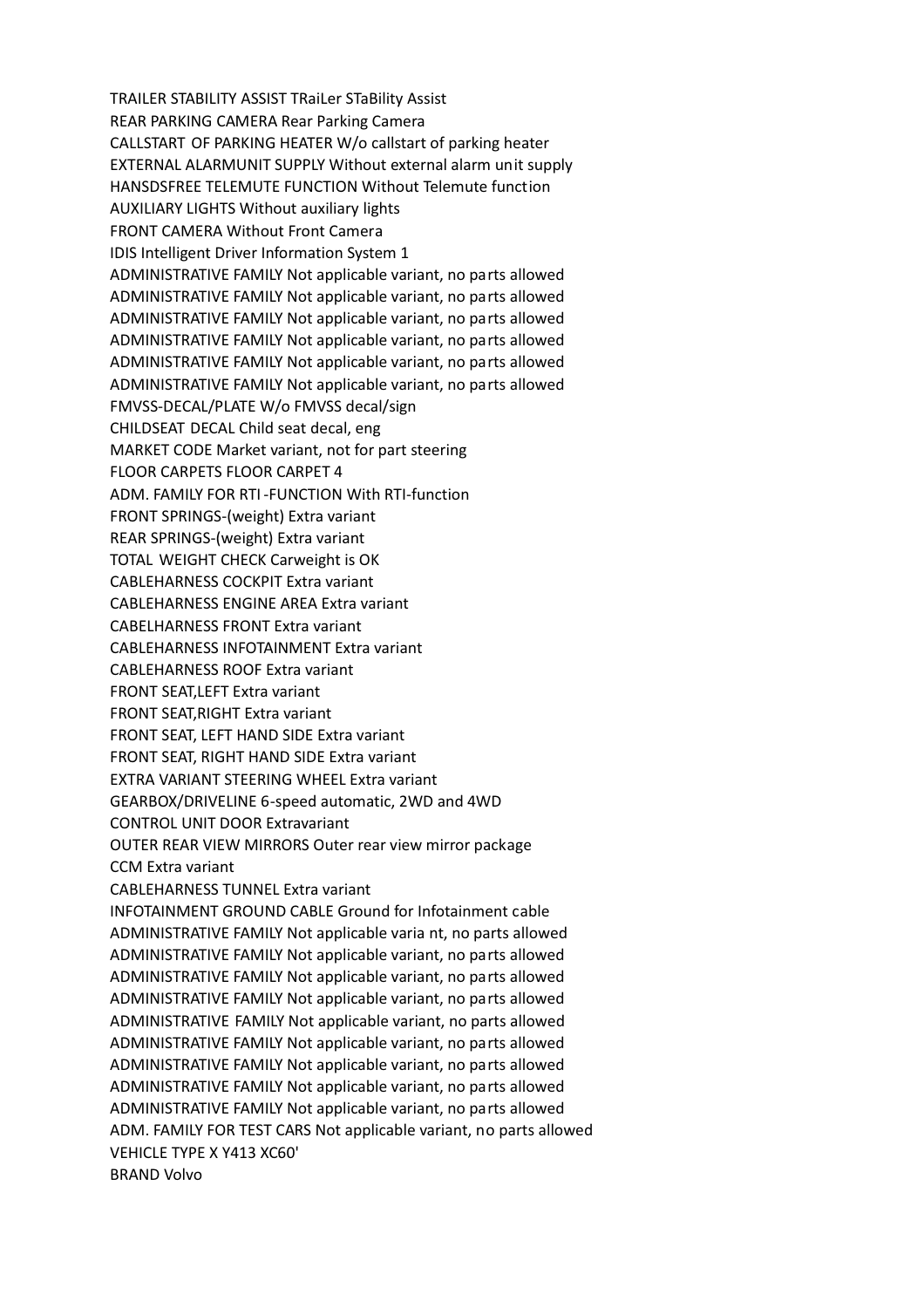DOORS 5 door TRANSMISSION AWD All wheel drive SALES VERSION - ADMINISTRATIVESales version 13, Trim level 3, 5 -seat STEERING WHEEL POSITION Left Hand Drive MAIN MARKET Europe and Overseas markets MAIN MARKET, PLATES AND LABELSLabels outside NORDIC markets ENGINE DYNAMICS/ STC 5-cyl turbo engine, diesel NOICE INSULATION HOOD Without noice insulation, hood BIFUEL Not Bifuel ENGINE 5CYL/2.4L/4V D5244T 163PS/340Nm 120kW 2,400L FUEL Diesel CYLINDERS ENGINE PETROL/DIESEL5-cylinder engine FLEXIFUEL No flexifuel TURBO CHARGING Turbo engine BATTERY INSULATION Without Battery Insulation ALTERNATOR Alternator 180A BATTERY T7 80Ah 700 Cold Cranking Ampere OIL LEVEL SENSOR Oil level sensor BATTERY MONITOR SENSOR Withour Battery Monitor Sensor SEAMS IN ARMREST Without seams in armrest GEARBOX Automatic 6-speed AWD NEUTRAL CONTROL AUTO.GEAR With NEUTRAL CONTROL function AIR COOLER DIESEL Without air cooler GEARBOX,TYPE Automatic gearbox GEARLEVER,TYPE/KNOB Gearlever knob leather with wood inlay GEARSHIFT INDICATOR Without gearshift indicator ENGINE COOLING FAN PERFORMANCEFan high performance COOLER PERFORMANCE Cooler Super High Performance Auto gear DAMP SENSOR Without Damp sensor SUN SENSOR Dual zone sun sensor PTC HEATER (SUPL. AIR HEATER) Positive Thermal Cofficient ADAPTIVE LOAD LIMITER FRONT Adaptive Load Limiter Front Driver & Passenger Seat CLIMAT CONTROL UNIT Electronic Climat Control GRADUATION CLIMAT CONTROL Graduation Celcius REAR BELT DETECTION Rear belt detection, left, right & middle belts FRONT ACTIVE SEAT BELT Passive Front Seat Belts (Retractor Pretensioner) SEAT TRACK SENSORS Without Seat Track Sensors LAP BELT PRETENSIONER Lap Belt Pretensioner Driver & Passenger Seat CUTOFF SWITCH PASSENGER AIRBAGCut-Off Switch Passenger AirBag FRONT CRASH SENSING SYSTEM Front Crash Sensing System, Closing Velocity Sensor SAFETY BELT EU/OS type AIRBAG TYPE Airbag 2 step ADAPTIVE VENTILATION FRONT Without Adaptive Ventilation AIRBAG, PACKAGE 2 step airbag, drivers/passenger side PASSENGER AIRBAG Passenger airbag ASTHMA AND ALLERGY FUNCTION Without Clean zone Interior OCCUPANT WEIGHT SENSOR (OWS) Without Occupant Weight Sensor CLIMATE CONTROLE STYLE Controle swich with Chrome ring ROOF HATCH Roof hatch GLOBAL OPEN/CLOSE Global open/close doors+sunroof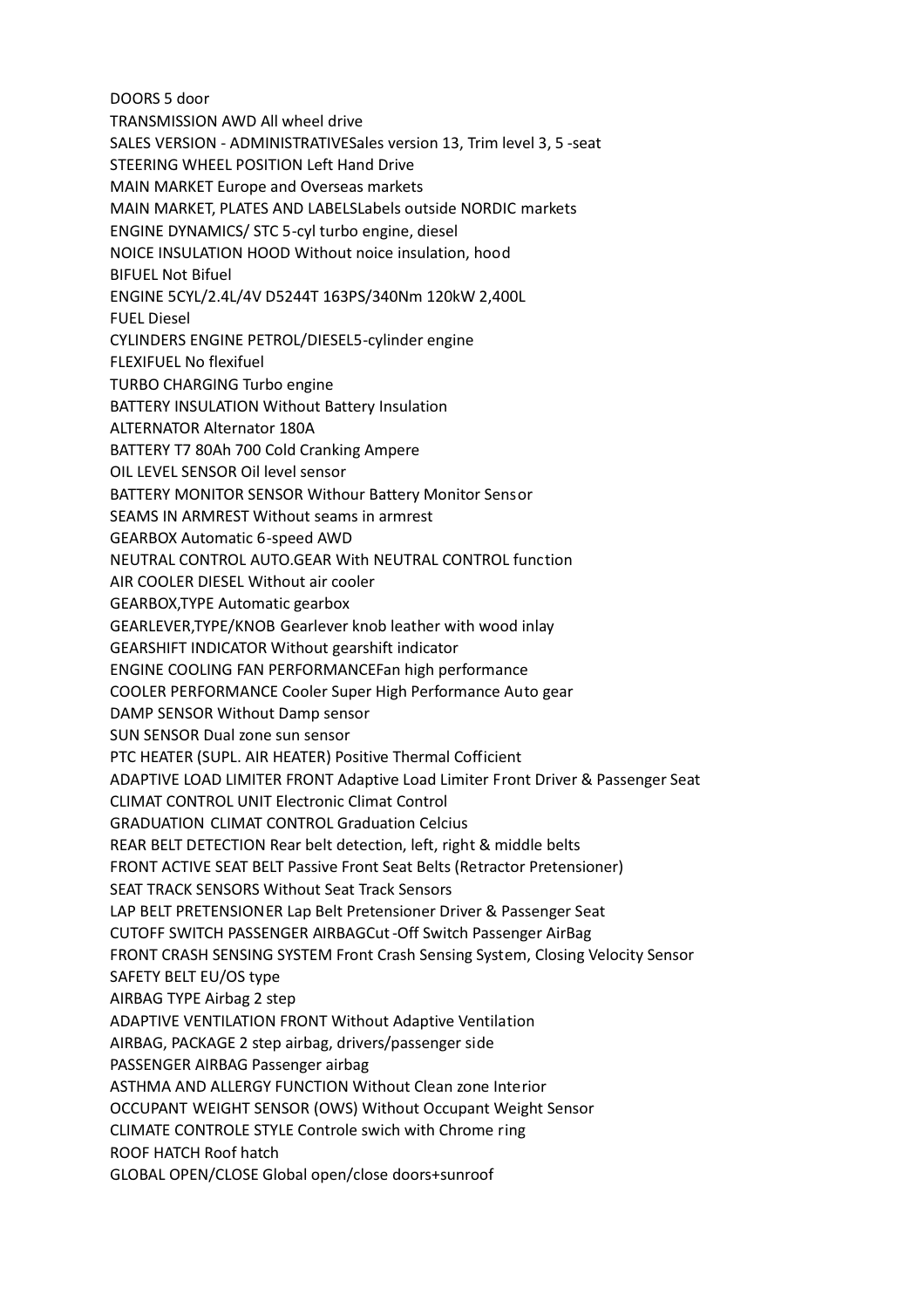PEDESTRIAN PROTECTION SYSTEM Without Pedestrian Protection System COLOUR PACKAGE, INTERIOR Package for colour matching, interior COLOUR PACKAGE, EXTERIOR Package for colour matching, exterior COLOUR MATCHING, INTERIOR Colour matching, interior COLOUR MATCHING, INTERIOR Colour matching, interior COLOUR MATCHING, INTERIOR Colour coordination interior COLOUR MATCHING, INTERIOR Colour matching IP lower COLOUR MATCHING, INTERIOR Colour matching seat belts COLOUR MATCHING, INTERIOR Colourmatching panels COLOUR MATCHING, INTERIOR Colour matching IP lower COLOUR MATCHING, INTERIOR Colour matching IP upper COLOUR MATCHING, INTERIOR Colourcoordination of interior COLOUR MATCHING, INTERIOR Colormatching carpet COLOUR MATCHING, INTERIOR Colour matching COLOUR MATCHING, INTERIOR Colour matching interior COLOUR MATCHING, INTERIOR Colour matching steeringwheel COLOUR MATCHING, INTERIOR Colour matching Interior COLOUR MATCHING, INTERIOR Colour matching steeringwheel COLOUR MATCHING, EXTERIOR Colour matching, exterior COLOUR MATCHING, EXTERIOR Colour matching, exterior COLOURS INT/EXT Sandstone beige/Soft Beige COLOURS INT/EXT Savile Grey BASE COLOUR INTERIOR Sandstone Base Colour Interior COLOUR MATCHING DRIVING UNIT Standard colour steering wheel DRIVER IMPAIRMENT MONITOR Driver Impairment Monitor FORWARD COLLISION WARNING Forward Collision Warning, gen 2 LANE DEPARTURE WARNING Lane Departure Warning with sound warning CITY SAFETY City Safety, mode 1 FUEL PUMP Diesel fuel pump FUEL FILLER PIPE Large fuel filler pipe, leaded fuel FUEL TANK, VOLUME Volume 70 Litre EMISSION, EVAPORATION SYSTEM Without evaporation system DIAGNOS SYSTEM EOBD EMISSION VERSION Emission version EURO4, VIN pos8 = 4 EMISSION CODE FOR VIN Emission level, VIN pos8 = 4 HEADLIGHTS,SYMMETRY RH asymmerty HEADLIGHTS, TYPE Advanced Front lighting system with auto adj/ Button controlle/ Elektronic Tourist DAYRUNNING LIGHT Allways dipped light except in pos 'P' FOGLIGHT FUNCTION Foglight without restrictions DIMMED DIPPED HEADLIGHTS Without Dimmed Dipped headlights HEADLIGHT CLEANING Headlight washer THEFT PROTECTION COVER With theft protection cover THEFT PROTECTION COVER, REAR Theft protection cover, rear REAR FOGLIGHT TOWFUNCTION Foglights shut off when trailer is connected, only trailers foglights are running FOGLIGHTS IN SPOILER Foglight DIGITAL RADIO Without Digital Radio AUDIOPLAYER Player for 6 CD with MP3 DIGITAL RADIO RECEIVER Without digital radio system AUDIO AUXILIARY INPUT Auxiliary audio input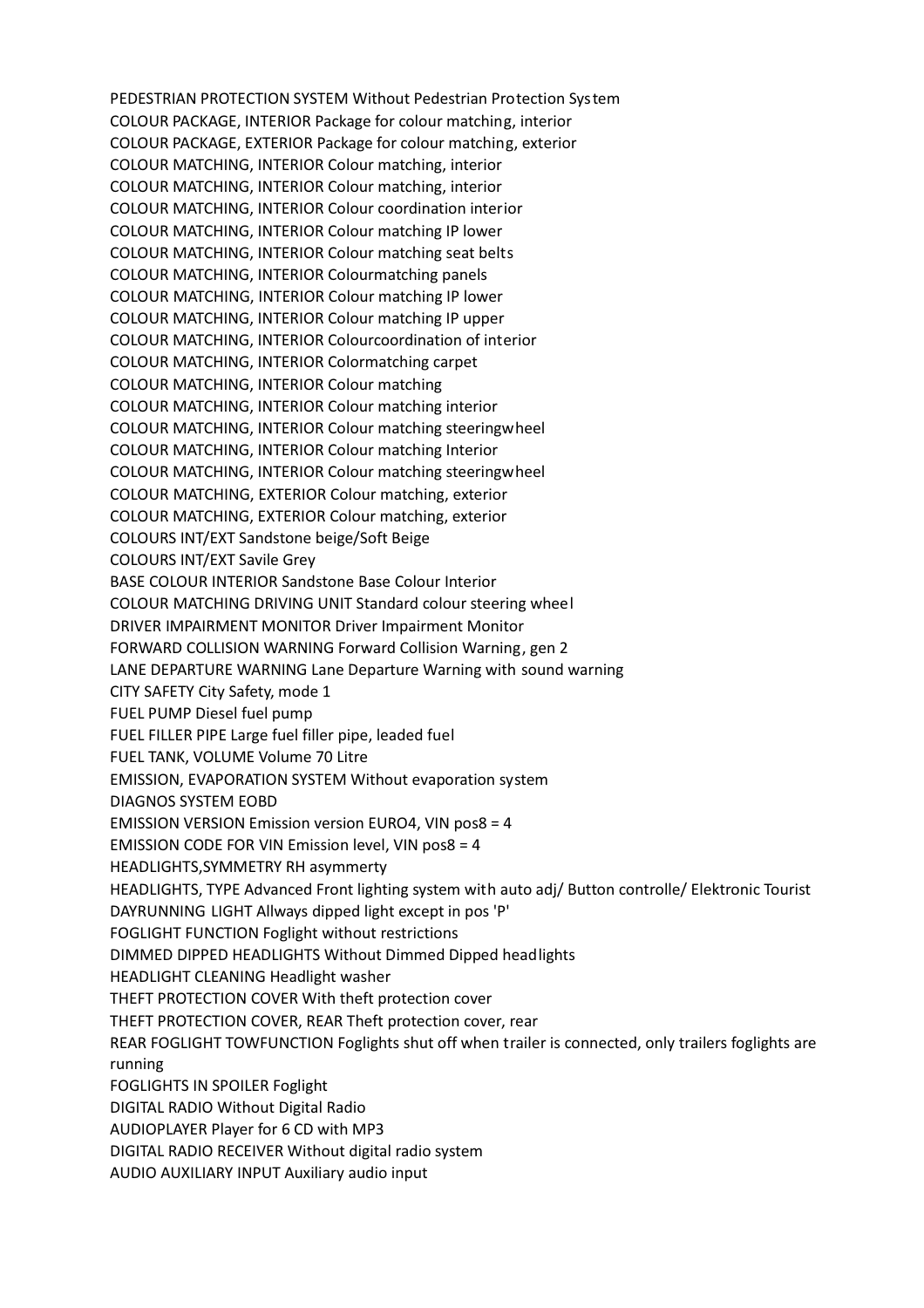MDPLAYER Without Audio Premium Sound RADIO, AMP & SPEAKER SYSTEM Audio 'High Performance' 4\*40W, 8 speakers REAR WIEW MIRRORS,OUTER Retractable mirrors MEMORY FUNCTION With memory HANDSET TELEPHONE Without handset for telephone SPEED LIMITATION Speed limit 210 km/h COMBINED INSTRUMENT KM/H for EU with watch dial SPEED WARNING DEVICE Without speed warning HEADPHONE SOCKETS, REAR Without headphone sockets TRIP COMPUTER With Trip Computer CRUISE CONTROL Adaptive Cruise Control ADAPTIVE CRUISE CONTROL ACC SAFETY BELT REMINDER EU type, all seats gen.4 logic ACESSORY USB UNIT USB & IPOD function in IAM REGION IF DVD Without Region for DVD REAR SEAT ENTERTAINMENT Without Rear Seat Entertainment MICROPHONE Microphone CENTRE LOUDSPEAKER, DASHBOARD Without centre speaker SUBWOOFER Without subwoofer TELEPHONE Without telephone REMOTE LOCK WITH OPEN DOORS Without locking with open doors ALARM Alarm CENTRAL LOCK, TYPE Burglarproof locks CHILD LOCK.REAR DOORS Electrical child lock, rear side doors HEARTBEAT SENSOR With heartbeat sensor Limited PASSIVE ALARM ACTIVATION W/o automatic alarm activate RETRIGG - IF ALARM Without Retrigg functionality SELF OPENING BOOTLID/TAILGATE Not s elf opening boot lid LEVEL SENSOR - IF ALARM With level sensor KEYLESS ENTRY AND START Keyless entry and start, Personal security Communicator STALL APPLY Without Stall Apply KEY OUT APPLY Without Key Out Apply DRIVE AWAY RELEASE Drive Away Release REAR WIEW MIRROR,LH SIDE LH side rear wiew mirror, wide angle REAR WIEW MIRROR, RH SIDE RH side mirror, wide angle, without text REAR VIEW MIRROR,COLOUR MATCH Colour matched rear wiew mirrors REAR VIEW MIRROR HOUSING TYPE Rear view mirror housing large PUDDLE LIGHT,OUTER MIRRORS With puddle light ALCOHOL INTERLOCK Without Alcohol Interlock UNLOCK SETTING One step opening TRUNK ENTRAPMENT RELEASE Without Trunk Entrapment release PANIC ALARM Panic alarm CIGARETTE LIGHTER Cigarette lighter and ashtray PRIVATE LOCKING,TRUNK Without private locking, trunk DARKENED REAR WINDOWS Without Dark rear glasses AUTOMATIC LOCKING BY SPEED Without Automatic Locking INTERIOR MOTION SENSOR Interior movement sensor BLIND SPOT INFORMATION SYSTEM Blind spot Information System camera REAR WIEW MIRROR - GLASS LH mirror: Wide, RH mirror: Wide FREQUENCY - REMOTE CONTROLS Frequency 868 MHZ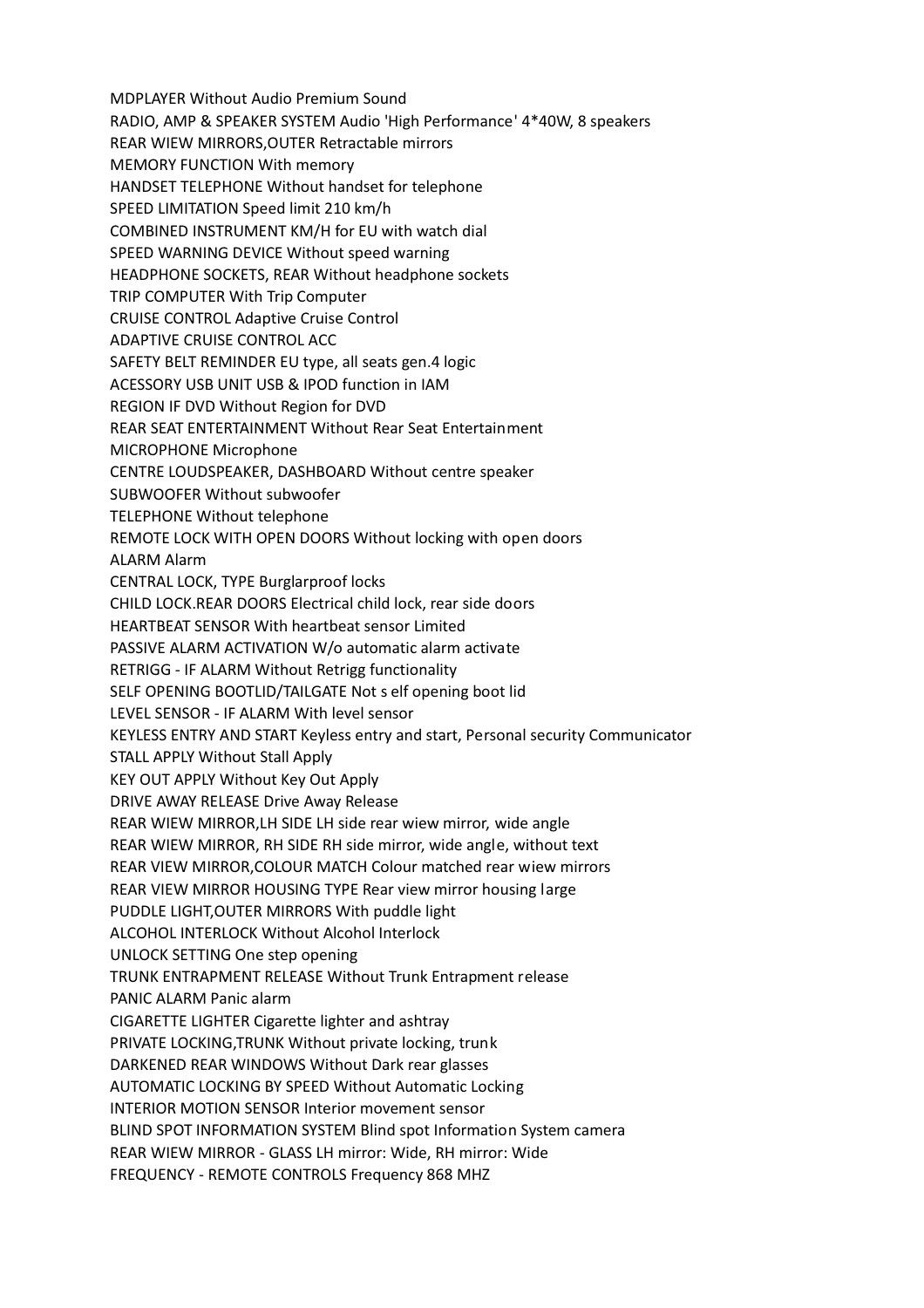COUPE FILTER Air Quality System ACKNOWL. SIGNAL LOCK/ALARM Lock/unlock acknowledge FREQUENCY BAND & STEP,RADIO Frequency band and step for EU LANGUAGE DUTCH for instrument and radio WALLET CUSTOMER INFO V8 and Executive Leather wallet POWER WINDOWS DCU Power Side Windows INSTRUCTIONS Owners manual Dutch, with warranty booklet, Service 20000km INSTRUMENT CLUSTER CALIBR. Parameter file for EUROPE SERVICE INTERVAL Serviceinterval 7, 30000 km LUGGAGE NET, TEXTILE Luggage net, backrest LOAD RETAINER LUGGAGE Without Load retainer luggage LOADHOLDER Loadholder,5-door ARMREST/MIDDLE REAR SEAT Centre armrest with cupholder ATTACHM CHILDSEAT FRONT Without child seat attachment CHILD SEATS REAR,OUTER With outer childseats UNI DECOR INTERIOR Uni decor, Mannekin & air vents INTERIOR DECOR PANELS Decor wood 'CLASSIC' PARKINGBRAKE, TYPE Electrical parking brake UPHOLSTERY MATERIAL Standard Leather Comfort DRIVERS SEAT El adjustable drivers seat, with memory PASSENGERS SEAT Mech adjustable passengers seat 6 way FRONT SEAT VENTILATION Without ventilated seat SEAT HEAT CALIBRATION Lowtemp 34C - Hightemp 40C HEATED FRONT SEATS Heated front seats HEATED REAR SEAT Without heated rear seat HEADRESTS REAR, FOLDING Manually foldable rear headrests SEATS 5seat END STOP FRONT SEAT End stop front seat EU PROTECTION CARPETS COUPE Carpet kit WHEEL DIRT DEFLECTOR No Dirt Deflector MAKEUP LAMP SUNVISOR 2 illuminated sun visors COMPASS Without compass 12 VOLT OUTLET LUGGAGE 12V outlet in luggage FIRST AID KIT Without aidkit LOADCOVER,5-DOOR Load cover, soft, 5-door SUN CURTAIN REAR WINDOW Without sun curtain,rear window SUN CURTAIN SIDEWINDOW REAR Without sunblind,side window INNER REAR WIEW MIRROR,TYPE Automatic dimming HOMELINK Homelink EU TYRE SIZE Tyre, 18 inch TYRE DIM Tyre Dimension 235 WHEEL MATERIAL Aluminium Wheel WHEEL A 18' 7.5x18x55 WHEEL, INCH 18' Wheel TYRE BRAND Pirelli TYRE DIMENSION 235/60R18 V SPARE WHEEL Repair kit, ver 2 LOCKABLE WHEELBOLTS Without lockable wheelbolts TYRE CIRCUMFERENCE Rolling circumference 2250mm CHASSIE TYPE Chassi 3, DYNAMIC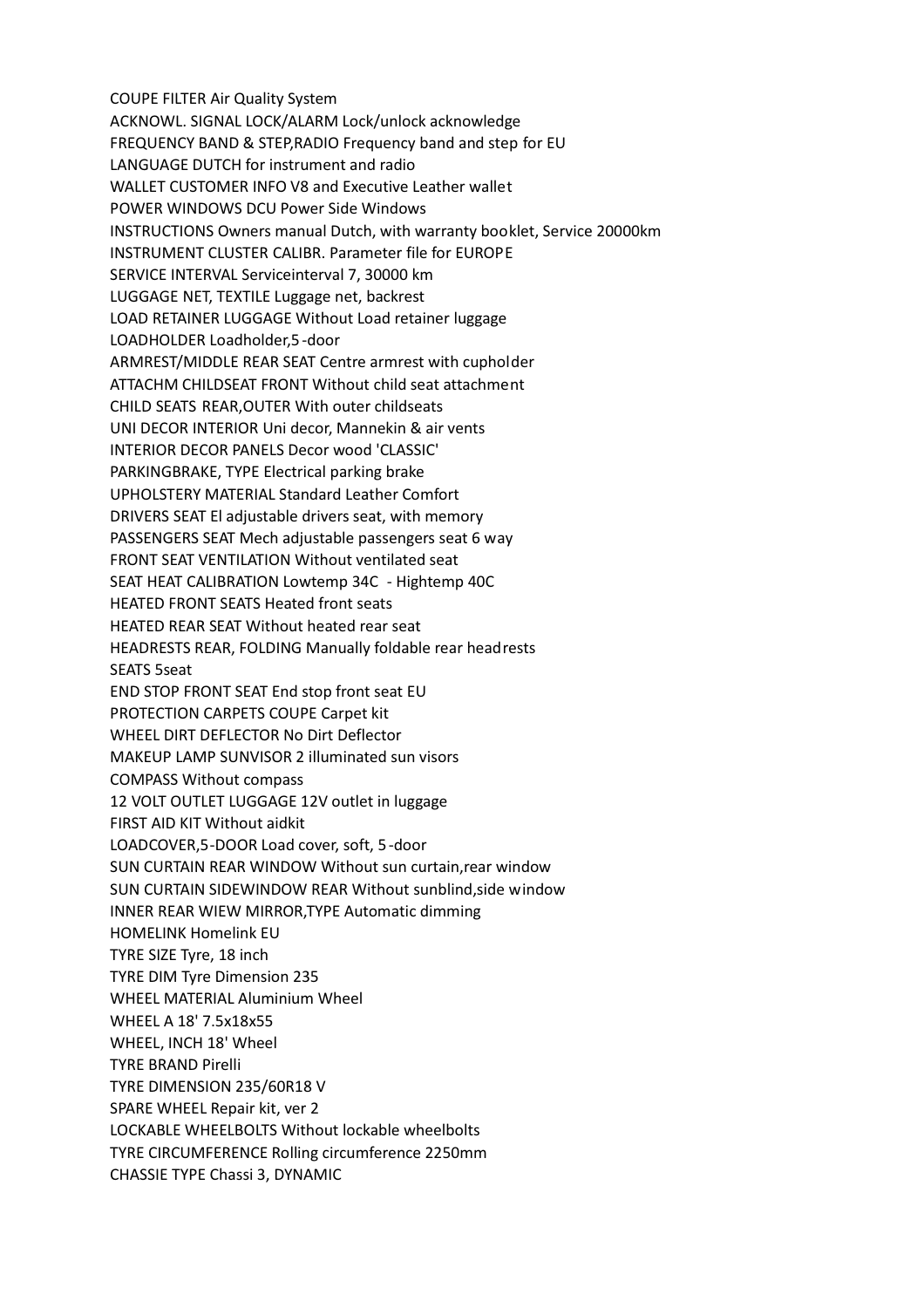ACTIVE SUSPENSION Without Continious Controlled Chassi BRAKE PADS Standard pad WHEEL BRAKES TYPE FRONT Brake discs 17' ROAD FRICTION DETECTION Without Road Friction Detection system TYREPRESSURE MONITORING SYSTEMTPMS L Without WBL, Full ICM function LEVELLING SYSTEM Without NIVOMAT EL.VACUMPUMP, REAR BOOSTER Mechanical vacuum pump WHEEL BRAKES TYPE REAR Big EPB (Electrical Parking Brake) calliper, ventilated disc COLLISION MITIGATION BY BRAKINCMbB-system ( Collision Mitigation by Braking) gen 2 HILL DESCENT CONTROL Hill Descent Control STEERING WHEEL COLOUR Dark colour steering wheel JACK Without Jack PYRO TECHNICAL STEERING COLUMNWithout PYRO Technical Steering Column EMERGENCY BRAKE LIGHT Emergency Brake Light, flashing STEERING WHEEL Wood steering wheel AUDIO BUTTONS, STEERING WHEEL Audio buttons in steeringwheel ROLL STABILITY CONTROL Roll Stability Control STEERING GEAR Steering gear, not speed sensitive VIBR. DAMPER STEERING WHEEL Vibration damper, 5cyl POWERSTEERING TYPE Hydrualic power steering non speed sensitive BLUETOOTH HANDSFREE Bluetooth handsfree AIR INTAKE FRONT Air intake without snowflap SUNGLASS HOLDER Sun glass holder WHEEL SPEED SENSOR TYPE Wheel speed sensor with direction recongnition STEERING COLUMN LOCK Steering Column Lock TAILPIPE Single Pipe, 2 brackets, Visiable WIPERS WIND SCREEN Std. front window screen wiper blade. COMPLEMENTARY EMBLEM,REAR Emblem '2.4D' DECAL TRIMLEVEL Summum Trim level 3 WATER REPELLANT SIDE WINDOWS Water repellent Front side windows SIDE WINDOWS Laminated side windows, without WRG RAINSENSOR Rain sensor WINDSCREEN Standard Windscreen Glass WATER REPELLANT GLASS, MIRRORSWithout Water Repellant Glass HEATED WINDSCREEN No Heated Frontscreen WINDSCREEN WASHER NOZZLES Heated windscreen washer nozzles COLOURED LOWER EXTERIOR Standard lower area RETRACTABLE RUNNING BOARD Without Retractable Running Board SPOILER REAR Without rear spoiler BUMPER, TYPE Bumper type 1 SKIDPLATE Without Skidplate LICENCE PLATE HOLDER Without licence plate holder DECOR SIDE WINDOWS Bright decor side windows, lower STRIP TAILGATE Without Strip tailgate ROOFRAILS Roofrails bright colour WARNING TRIANGLE Without triangle MUDFLAPS, REAR Without rear mudflaps TRANSPORT STRAPS Without transport eye UNIT SETTINGS Temp:C, Clock:24, Distance:KM, Fuel:Liter/KM PARKING TICKET HOLDER With Ticket holder